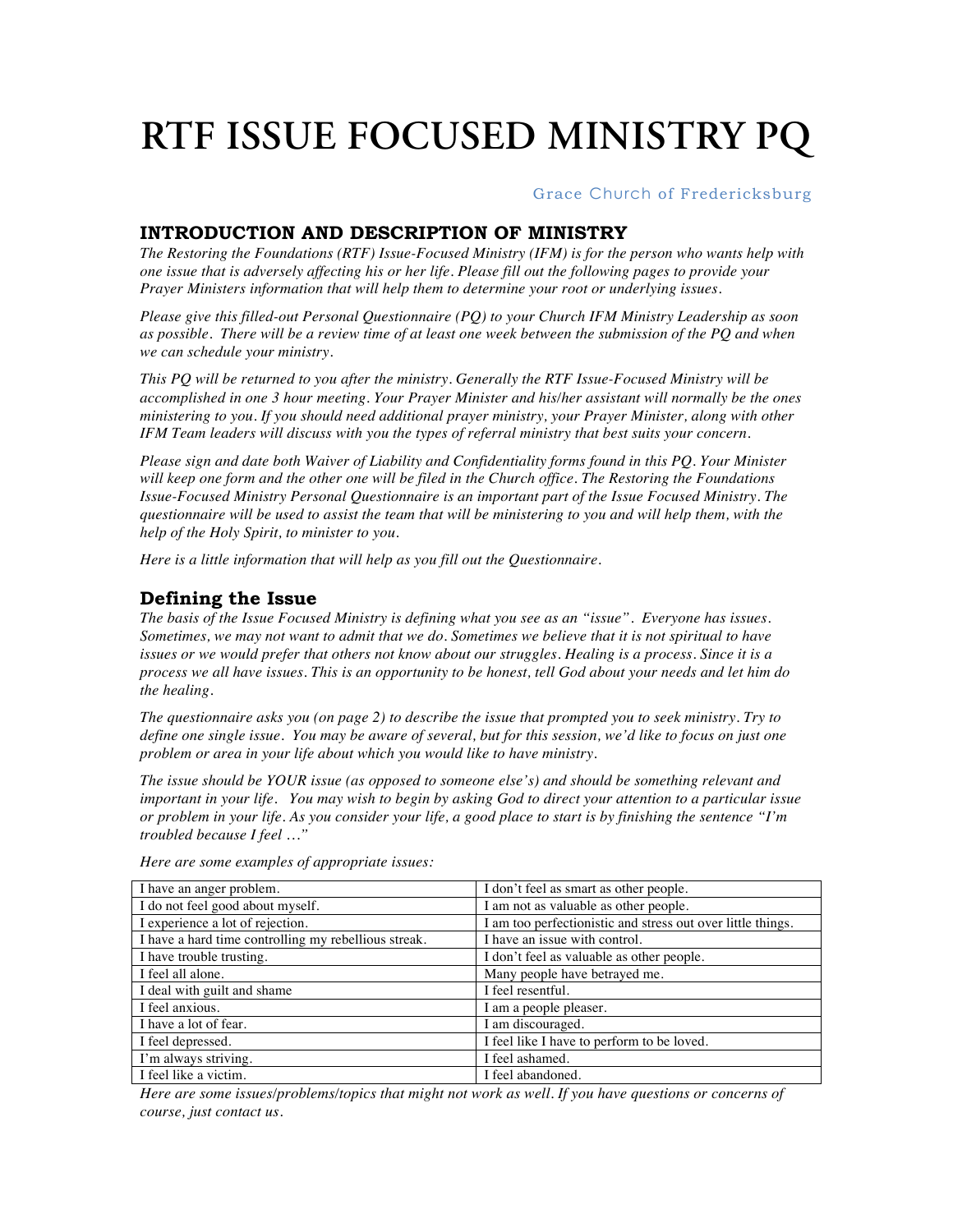| I can't keep my truck clean. (too irrelevant)            | I'm tired of dieting OR I can't lose weight. (non-specific) |  |  |  |  |
|----------------------------------------------------------|-------------------------------------------------------------|--|--|--|--|
| Everything in my life is stressful. (too broad)          | My children always misbehave, my husband has a              |  |  |  |  |
|                                                          | drinking problem and I don't know what to do about their    |  |  |  |  |
|                                                          | disrespect. (Too many issues and they are others' issues)   |  |  |  |  |
| I don't know what my purpose is in the body of Christ.   | I don't have any issues or hurts. (We all have issues and   |  |  |  |  |
| (too general)                                            | unhealed areas.)                                            |  |  |  |  |
| I have financial problems. (too broad)                   | There are many things I don't like about our                |  |  |  |  |
|                                                          | church/minister. (Inappropriate)                            |  |  |  |  |
| My husband's anger is directed at me. (Another's issue). |                                                             |  |  |  |  |

## **Parent's Background (Page 4)**

*On page 4, the questionnaire asks about relationships with your parents. Please answer all questions from the perspective of your childhood, rather than current relationships. If there is information from later in life that is relevant, please include that as an additional response.*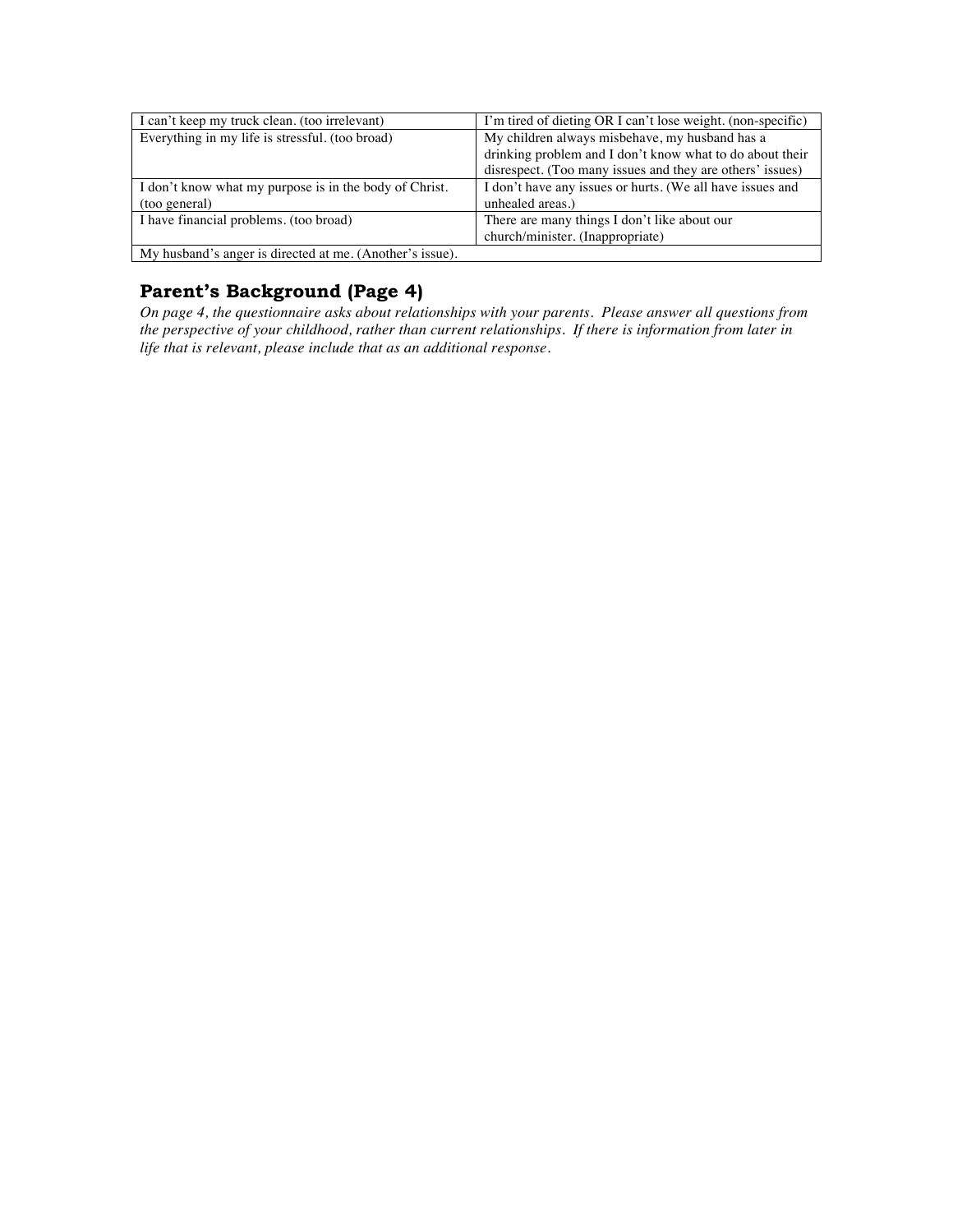

# **IFM PERSONAL QUESTIONNAIRE FOR**

**RESTORING THE FOUNDATIONS MINISTRY** 

| $^{\prime\prime}$                                                                           |              |            |                                                                                      |  |                                                                                                         |
|---------------------------------------------------------------------------------------------|--------------|------------|--------------------------------------------------------------------------------------|--|---------------------------------------------------------------------------------------------------------|
| $^{\prime\prime}$                                                                           |              |            |                                                                                      |  |                                                                                                         |
| PERSONAL INFORMATION                                                                        |              |            |                                                                                      |  |                                                                                                         |
|                                                                                             |              |            |                                                                                      |  |                                                                                                         |
|                                                                                             |              |            | City/State/Zip:                                                                      |  |                                                                                                         |
|                                                                                             |              |            |                                                                                      |  |                                                                                                         |
|                                                                                             |              |            |                                                                                      |  |                                                                                                         |
|                                                                                             |              |            |                                                                                      |  |                                                                                                         |
|                                                                                             |              |            |                                                                                      |  |                                                                                                         |
| Marital Status: Single ___ Married ___ Separated ___ Divorced ___ Widowed ___ Remarried ___ |              |            |                                                                                      |  |                                                                                                         |
|                                                                                             |              |            |                                                                                      |  | Presently living with: Parents _______ Spouse _______ Alone ______ Other ___________________________    |
|                                                                                             |              |            |                                                                                      |  |                                                                                                         |
| <b>MARITAL BACKGROUND</b>                                                                   |              |            |                                                                                      |  |                                                                                                         |
|                                                                                             |              |            |                                                                                      |  |                                                                                                         |
|                                                                                             |              |            |                                                                                      |  | Please Rate Your Marriage: Dissatisfied _______ Average _______ Satisfied _______ Very Satisfied ______ |
|                                                                                             |              |            |                                                                                      |  | If your current issue involves your spouse, is he/she willing to also receive 1-2 ministry sessions?    |
|                                                                                             |              |            |                                                                                      |  | Yes No Uncertain Is spouse saved?                                                                       |
|                                                                                             |              |            |                                                                                      |  |                                                                                                         |
|                                                                                             |              |            |                                                                                      |  |                                                                                                         |
| <b>CHILDREN</b>                                                                             |              |            |                                                                                      |  |                                                                                                         |
|                                                                                             |              |            | If you have any children or step-children, please fill in the following information. |  |                                                                                                         |
| Name                                                                                        | $Age \,$ Sex | From which | Self<br>Marriage?   Supporting?   Married?   Still Alive?                            |  | Age at and<br>Cause of Death                                                                            |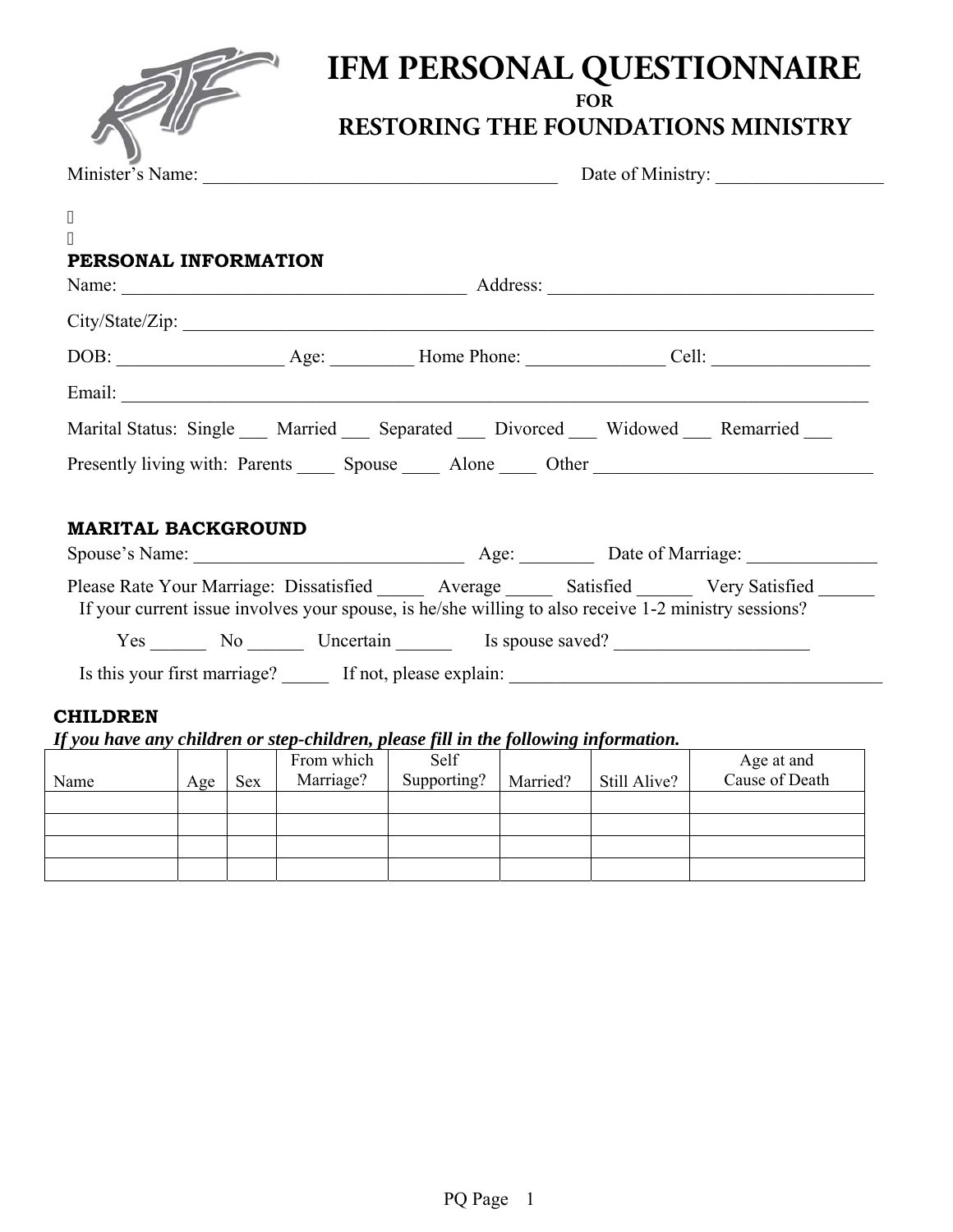Copyright © 1999-2010 Restoring The Foundations Publications

| SPIRITUAL/ RELIGIUUS BACRGROUND<br>Have you made a commitment to Jesus Christ as Lord and Savior? Yes No When? |  |  |  |  |  |  |  |
|----------------------------------------------------------------------------------------------------------------|--|--|--|--|--|--|--|
|                                                                                                                |  |  |  |  |  |  |  |
| Have you received the Baptism of the Holy Spirit? Yes No When?                                                 |  |  |  |  |  |  |  |
| Describe your present relationship with the Lord: _______________________________                              |  |  |  |  |  |  |  |
|                                                                                                                |  |  |  |  |  |  |  |
| Please list all previous church affiliations:                                                                  |  |  |  |  |  |  |  |

#### DESCRIPTION OF YOUR CURRENT ISSUE

CRIBIMILAT / BRI IOIOIIC BAOIZOBOIINI

1. Describe the issue that prompted you to seek ministry at this time.

2. How is your life affected by this issue?

3. How do you feel about yourself because of this issue?

4. What is the most painful or difficult thing for you about this issue?

5. On a scale of 1-10, how painful is this issue? (10 being very painful.)

6. How are others that you love being affected because of this issue?

7. How is your relationship with God being affected by this issue?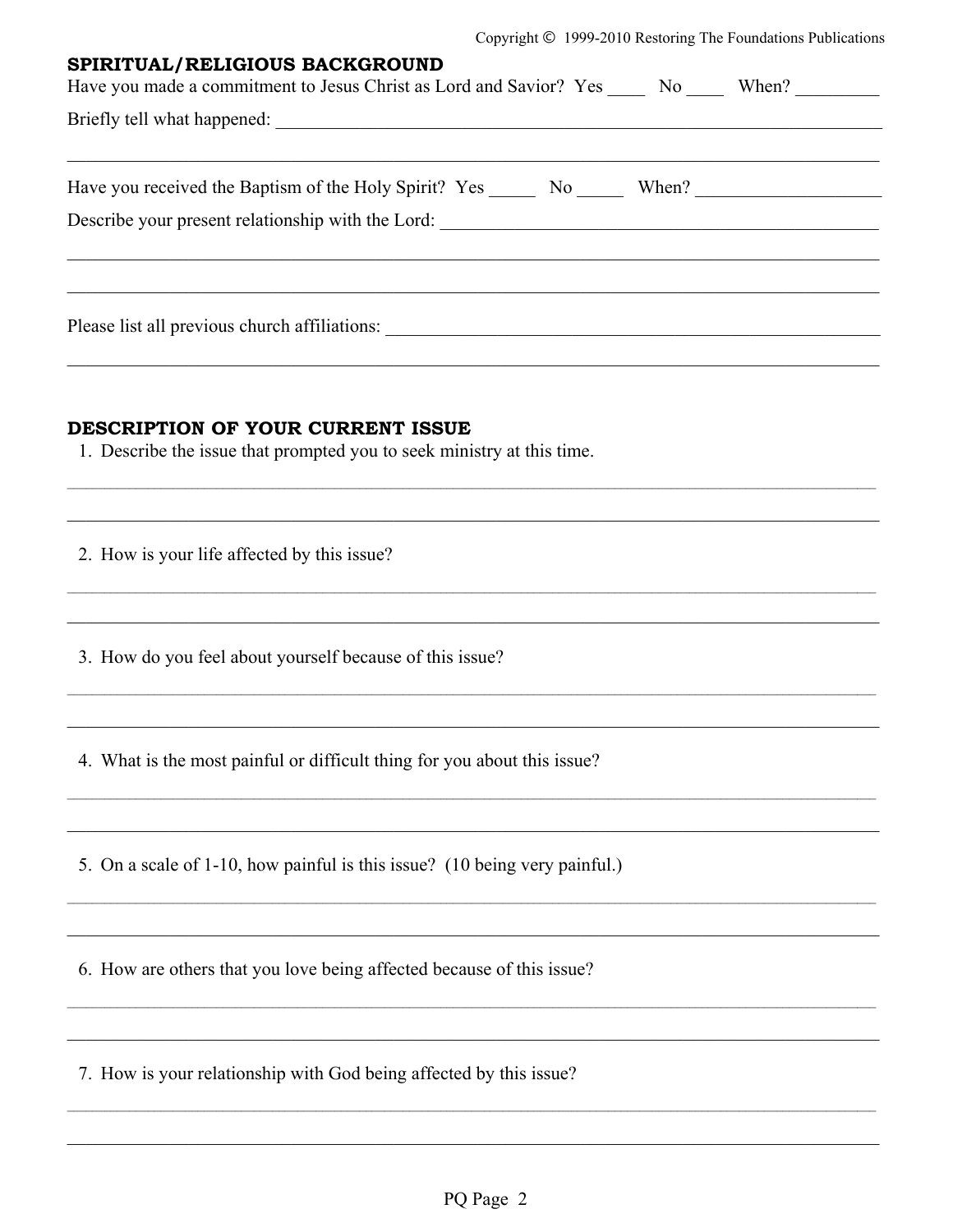Copyright © 1999-2010 Restoring The Foundations Publications

- 8. When did the issue begin? Is it an ongoing issue?
- 9. List any similarities between your current issue and painful situations you have experienced in your childhood. List any similarities with painful situations in the more recent past?

 $\ldots$  . The contribution of the contribution of the contribution of the contribution of the contribution of the contribution of the contribution of the contribution of the contribution of the contribution of the contribut \_\_\_\_\_\_\_\_\_\_\_\_\_\_\_\_\_\_\_\_\_\_\_\_\_\_\_\_\_\_\_\_\_\_\_\_\_\_\_\_\_\_\_\_\_\_\_\_\_\_\_\_\_\_\_\_\_\_\_\_\_\_\_\_\_\_\_\_\_\_\_\_\_\_\_\_\_\_\_\_\_\_\_\_\_\_\_

 $\ldots$  . The contribution of the contribution of the contribution of the contribution of the contribution of the contribution of the contribution of the contribution of the contribution of the contribution of the contribut \_\_\_\_\_\_\_\_\_\_\_\_\_\_\_\_\_\_\_\_\_\_\_\_\_\_\_\_\_\_\_\_\_\_\_\_\_\_\_\_\_\_\_\_\_\_\_\_\_\_\_\_\_\_\_\_\_\_\_\_\_\_\_\_\_\_\_\_\_\_\_\_\_\_\_\_\_\_\_\_\_\_\_\_\_\_\_

 $\mathcal{L}_\mathcal{L} = \{ \mathcal{L}_\mathcal{L} = \{ \mathcal{L}_\mathcal{L} = \{ \mathcal{L}_\mathcal{L} = \{ \mathcal{L}_\mathcal{L} = \{ \mathcal{L}_\mathcal{L} = \{ \mathcal{L}_\mathcal{L} = \{ \mathcal{L}_\mathcal{L} = \{ \mathcal{L}_\mathcal{L} = \{ \mathcal{L}_\mathcal{L} = \{ \mathcal{L}_\mathcal{L} = \{ \mathcal{L}_\mathcal{L} = \{ \mathcal{L}_\mathcal{L} = \{ \mathcal{L}_\mathcal{L} = \{ \mathcal{L}_\mathcal{$ \_\_\_\_\_\_\_\_\_\_\_\_\_\_\_\_\_\_\_\_\_\_\_\_\_\_\_\_\_\_\_\_\_\_\_\_\_\_\_\_\_\_\_\_\_\_\_\_\_\_\_\_\_\_\_\_\_\_\_\_\_\_\_\_\_\_\_\_\_\_\_\_\_\_\_\_\_\_\_\_\_\_\_\_\_\_\_

\_\_\_\_\_\_\_\_\_\_\_\_\_\_\_\_\_\_\_\_\_\_\_\_\_\_\_\_\_\_\_\_\_\_\_\_\_\_\_\_\_\_\_\_\_\_\_\_\_\_\_\_\_\_\_\_\_\_\_\_\_\_\_\_\_\_\_\_\_\_\_\_\_\_\_\_\_\_\_\_\_\_\_\_\_\_\_

 $\ldots$  . The contribution of the contribution of the contribution of the contribution of the contribution of the contribution of the contribution of the contribution of the contribution of the contribution of the contribut

 $\ldots$  . The contribution of the contribution of the contribution of the contribution of the contribution of the contribution of the contribution of the contribution of the contribution of the contribution of the contribut \_\_\_\_\_\_\_\_\_\_\_\_\_\_\_\_\_\_\_\_\_\_\_\_\_\_\_\_\_\_\_\_\_\_\_\_\_\_\_\_\_\_\_\_\_\_\_\_\_\_\_\_\_\_\_\_\_\_\_\_\_\_\_\_\_\_\_\_\_\_\_\_\_\_\_\_\_\_\_\_\_\_\_\_\_\_\_

 $\mathcal{L}_\mathcal{L} = \{ \mathcal{L}_\mathcal{L} = \{ \mathcal{L}_\mathcal{L} = \{ \mathcal{L}_\mathcal{L} = \{ \mathcal{L}_\mathcal{L} = \{ \mathcal{L}_\mathcal{L} = \{ \mathcal{L}_\mathcal{L} = \{ \mathcal{L}_\mathcal{L} = \{ \mathcal{L}_\mathcal{L} = \{ \mathcal{L}_\mathcal{L} = \{ \mathcal{L}_\mathcal{L} = \{ \mathcal{L}_\mathcal{L} = \{ \mathcal{L}_\mathcal{L} = \{ \mathcal{L}_\mathcal{L} = \{ \mathcal{L}_\mathcal{$ \_\_\_\_\_\_\_\_\_\_\_\_\_\_\_\_\_\_\_\_\_\_\_\_\_\_\_\_\_\_\_\_\_\_\_\_\_\_\_\_\_\_\_\_\_\_\_\_\_\_\_\_\_\_\_\_\_\_\_\_\_\_\_\_\_\_\_\_\_\_\_\_\_\_\_\_\_\_\_\_\_\_\_\_\_\_\_

10. What will happen if this issue is not resolved?

11. What do you see as your 'contribution' to the issue?

12. What patterns or issues in your family line do you believe may be similar to your issue?

13. What ways have you already tried to resolve this issue?

 14. Please list any word curses spoken to/about you, either currently or in the past, that could relate to your current issue. (example - "You are such a failure," or "You are so stupid.")

 $\mathcal{L}_\mathcal{L} = \{ \mathcal{L}_\mathcal{L} = \{ \mathcal{L}_\mathcal{L} = \{ \mathcal{L}_\mathcal{L} = \{ \mathcal{L}_\mathcal{L} = \{ \mathcal{L}_\mathcal{L} = \{ \mathcal{L}_\mathcal{L} = \{ \mathcal{L}_\mathcal{L} = \{ \mathcal{L}_\mathcal{L} = \{ \mathcal{L}_\mathcal{L} = \{ \mathcal{L}_\mathcal{L} = \{ \mathcal{L}_\mathcal{L} = \{ \mathcal{L}_\mathcal{L} = \{ \mathcal{L}_\mathcal{L} = \{ \mathcal{L}_\mathcal{$ \_\_\_\_\_\_\_\_\_\_\_\_\_\_\_\_\_\_\_\_\_\_\_\_\_\_\_\_\_\_\_\_\_\_\_\_\_\_\_\_\_\_\_\_\_\_\_\_\_\_\_\_\_\_\_\_\_\_\_\_\_\_\_\_\_\_\_\_\_\_\_\_\_\_\_\_\_\_\_\_\_\_\_\_\_\_\_

15. Please list any curses (or thoughts) you have spoken about yourself that relate to the issue. (example - "I will never be able to succeed.")

16. Please list any judgments or vows you have made against anyone else that might relate to your current issue. (example - "Men/women are untrustworthy and will always let me down.")

\_\_\_\_\_\_\_\_\_\_\_\_\_\_\_\_\_\_\_\_\_\_\_\_\_\_\_\_\_\_\_\_\_\_\_\_\_\_\_\_\_\_\_\_\_\_\_\_\_\_\_\_\_\_\_\_\_\_\_\_\_\_\_\_\_\_\_\_\_\_\_\_\_\_\_\_\_\_\_\_\_\_\_\_\_\_\_

\_\_\_\_\_\_\_\_\_\_\_\_\_\_\_\_\_\_\_\_\_\_\_\_\_\_\_\_\_\_\_\_\_\_\_\_\_\_\_\_\_\_\_\_\_\_\_\_\_\_\_\_\_\_\_\_\_\_\_\_\_\_\_\_\_\_\_\_\_\_\_\_\_\_\_\_\_\_\_\_\_\_\_\_\_\_\_\_\_\_\_\_\_\_\_\_\_\_\_\_\_\_\_\_

 $\ldots$  . The contribution of the contribution of the contribution of the contribution of the contribution of the contribution of the contribution of the contribution of the contribution of the contribution of the contribut \_\_\_\_\_\_\_\_\_\_\_\_\_\_\_\_\_\_\_\_\_\_\_\_\_\_\_\_\_\_\_\_\_\_\_\_\_\_\_\_\_\_\_\_\_\_\_\_\_\_\_\_\_\_\_\_\_\_\_\_\_\_\_\_\_\_\_\_\_\_\_\_\_\_\_\_\_\_\_\_\_\_\_\_\_\_\_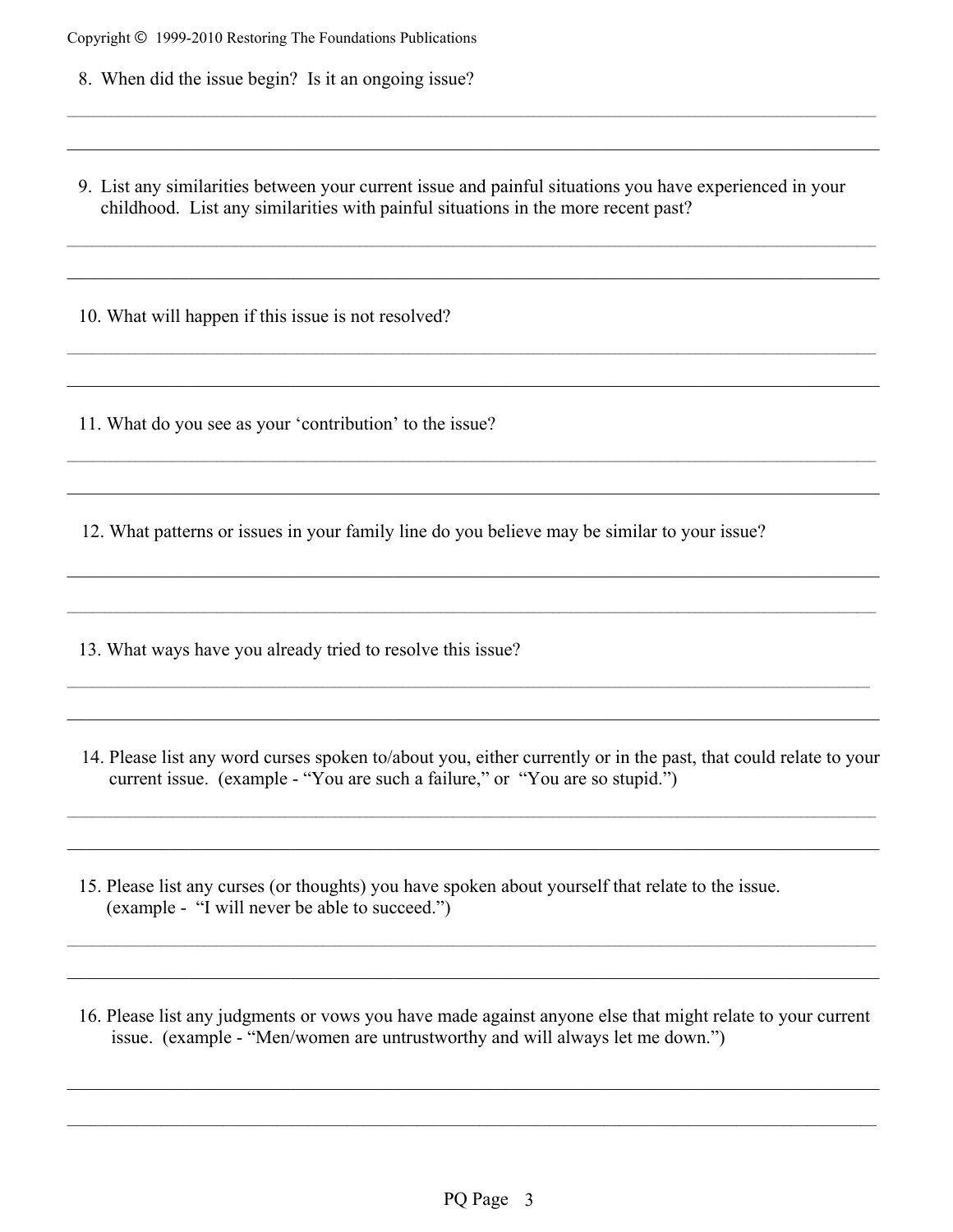## **ANCESTORS' BACKGROUND**

*Pages 4 and 5 give you an opportunity to present an overview of your ancestors and their areas of sin that might be having an impact on your current issue.*

| From what country(s) did your ancestors originally come?                         |
|----------------------------------------------------------------------------------|
| What are the ethnic backgrounds of your ancestors?                               |
| What are the church backgrounds of your ancestors?                               |
| In what geographic areas have they primarily lived?                              |
| Were they ever connected with slavery, <i>i.e.</i> , owners, traders, or slaves? |
| Were they involved in unfair business practices?                                 |
| Were they involved in the occult?                                                |
| Please include any other information that is relevant to your current issue.     |
|                                                                                  |

\_\_\_\_\_\_\_\_\_\_\_\_\_\_\_\_\_\_\_\_\_\_\_\_\_\_\_\_\_\_\_\_\_\_\_\_\_\_\_\_\_\_\_\_\_\_\_\_\_\_\_\_\_\_\_\_\_\_\_\_\_\_\_\_\_\_\_\_\_\_\_\_\_\_\_\_\_\_\_\_\_\_\_\_\_\_\_

# **PARENTS' BACKGROUND**

| Parents: Married ______ Separated ______ Divorced _____ Remarried _____ Saved?: Father _____ Mother _____ |    |
|-----------------------------------------------------------------------------------------------------------|----|
| Rate your parents' marriage: Unhappy ______ Average ______ Happy _____ Very Happy _____                   |    |
| If parents are/were separated/divorced, how old were you at the time of the separation/divorce?           |    |
|                                                                                                           |    |
| You lived with: Father Mother Step Parent Foster Parent Other Communism                                   |    |
| Father deceased? Yes ______ No _______ How old were you at the time of death? _____________________       |    |
| Mother deceased? Yes _____ No ______ How old were you at the time of death? _______________________       |    |
| On a scale of 1-10, how much did each parent love you. Give examples of how they showed their love.       |    |
|                                                                                                           |    |
| ,我们的人们也不能在这里的人们,我们也不能在这里的人们,我们也不能在这里的人们,我们也不能在这里的人们,我们也不能在这里的人们,我们也不能在这里的人们,我们也不能                         |    |
|                                                                                                           |    |
|                                                                                                           | 2. |
|                                                                                                           | 3. |
| Give three words that characterize your relationship with your mother: 1.                                 |    |
|                                                                                                           | 2. |
|                                                                                                           |    |
| PLEASE FILL IN THE BLANK:                                                                                 |    |
| I often felt that my father                                                                               |    |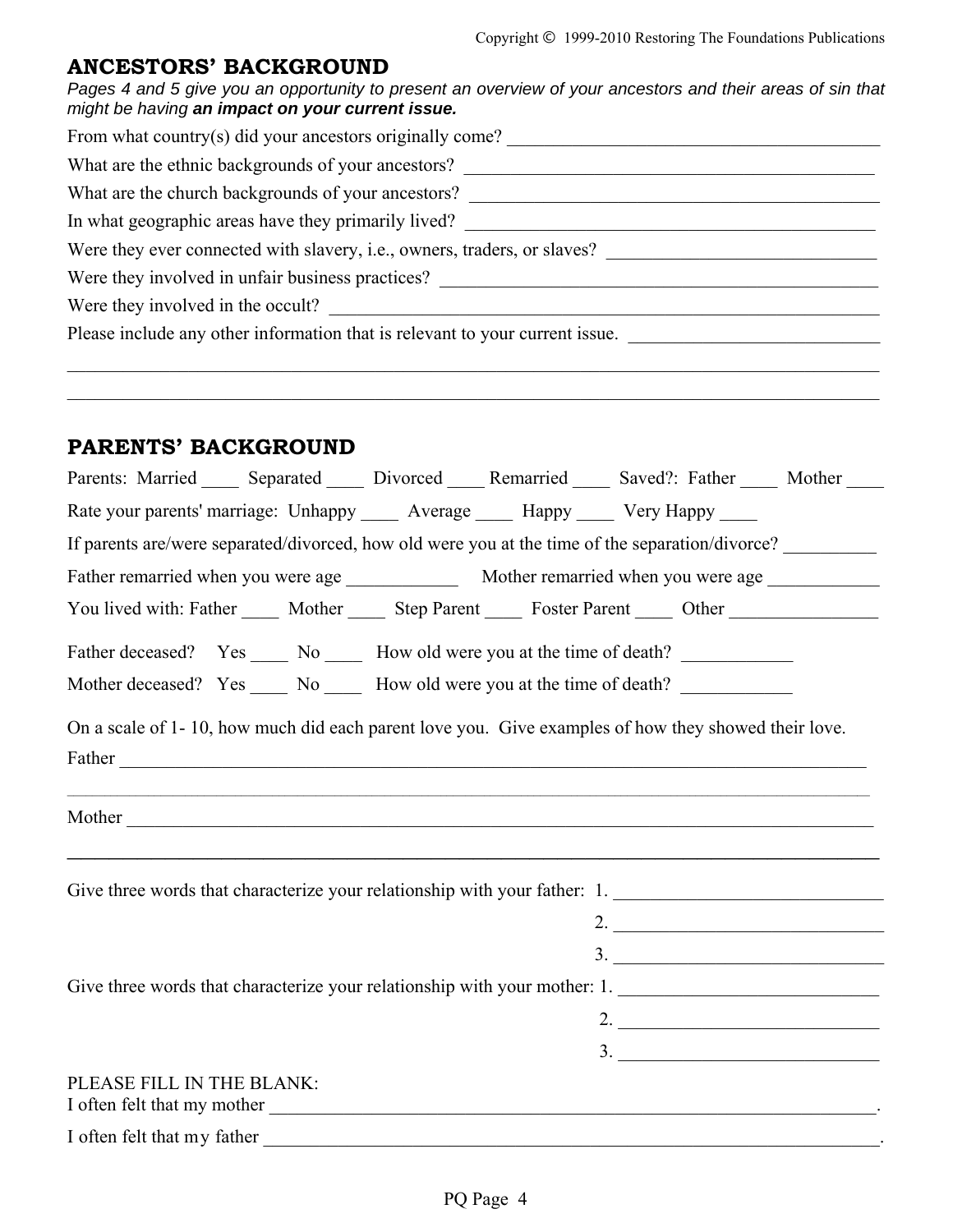### **SIBLING INFORMATION**

Are you an only child? \_\_\_\_\_\_\_\_\_Yes \_\_\_\_\_\_\_\_\_\_\_\_\_\_No

How many brothers and sisters do you have?

Please list your siblings below:

| <b>First Name</b> | <b>Birth Order</b> | Living? | Three words to describe your relationship |
|-------------------|--------------------|---------|-------------------------------------------|
|                   |                    |         |                                           |
|                   |                    |         |                                           |
|                   |                    |         |                                           |
|                   |                    |         |                                           |
|                   |                    |         |                                           |
|                   |                    |         |                                           |
|                   |                    |         |                                           |
|                   |                    |         |                                           |
|                   |                    |         |                                           |
|                   |                    |         |                                           |

Anything else about your siblings that you would like to share: \_\_\_\_\_\_\_\_\_\_\_\_\_\_\_\_\_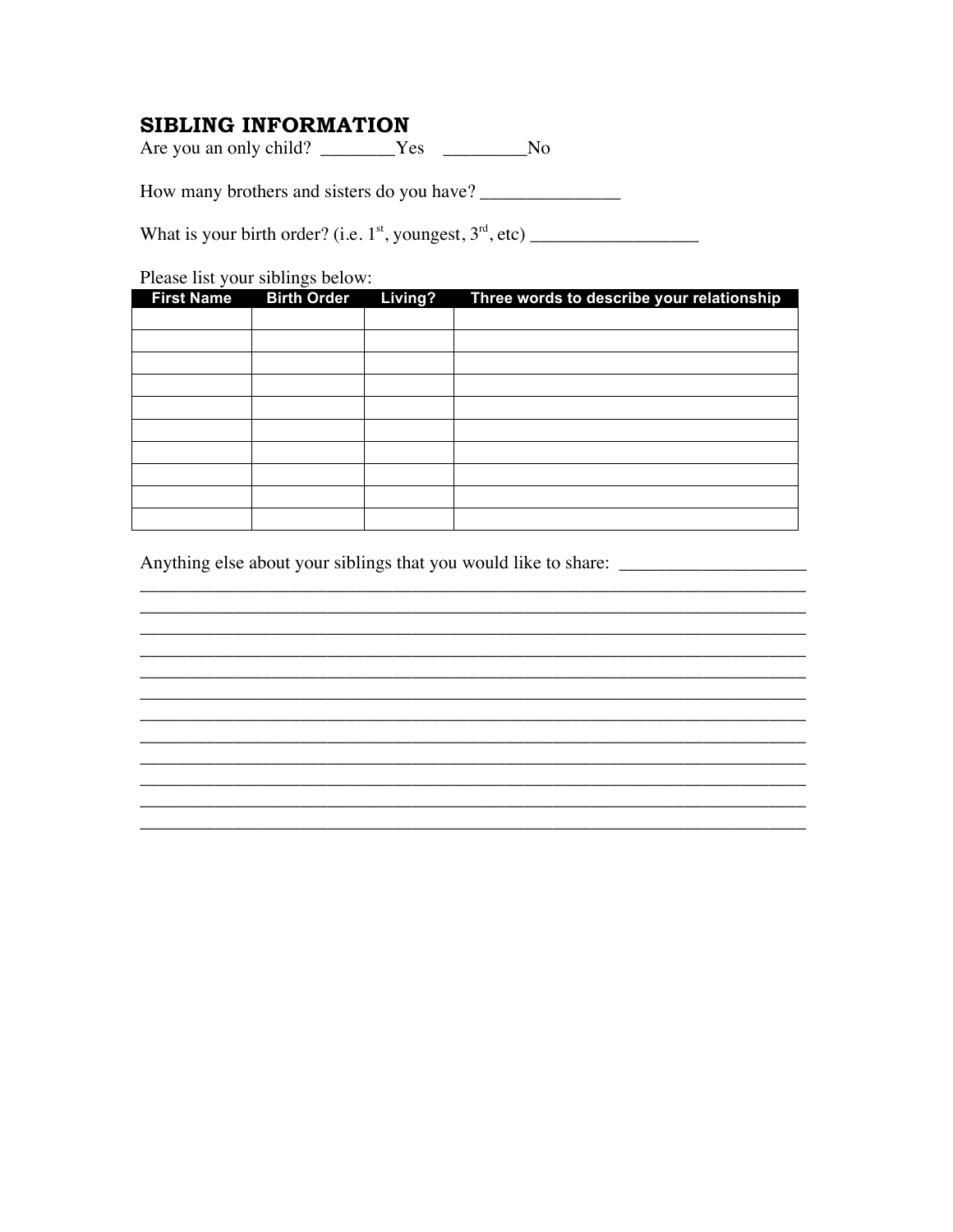# **Commitment, Referral, and Waiver of Liability and Confidentiality Church Office Copy**

#### **EXPECTATIONS OF YOUR COMMITMENT**

I understand it is expected that I have a sincere desire to overcome whatever problems are hindering me, and I am expected to cooperate fully with m y Minister and with the Holy Spirit in or der to facilitate receiving God's help. My Minister m ay ask me to pray, fast, or do som e outside 'homework' in conjunction with my ministry. He also m ay ask me to be accountable to him for some specific areas of my life or for some specific behaviors.

#### **REFERRAL**

If my Minister is not equipped or able to minister to my particular need or if I n eed longer term ministry, he may, in conjunction with the Pastors and/or their designated representative, refer me to appropriate help.

#### **WAIVER OF LIABILITY**

I understand that I will be seeing a Minister who will be able to listen, support, encourage, pray, and minister to me to help me overcome my problem(s) and to grow in my Christian life. I accept that he m ay not be a licensed or professional pastor or counselor.

#### **WAIVER OF CONFIDENTIALITY**

I am aware that all statem ents that I shall m ake to the Minister (and to any other assistant present) are of a confidential nature, including all wr itten information, and that legall y and ethically these m ay not be disclosed without my written con sent. However, I waive my right to 'com plete' confidentiality in the following situations:

- I accept that my Minister may give summary reports of the ministry to his oversight team.
- I accept that my Minister may consult with and/or report to the Church Pastors and/or their designated representatives concerning his ministry to me with the purpose of providing more effective ministry.
- I accept that the Church Pastors, and/or their designated representatives, will be informed of any ongoing, willful sin in my life in which I am not willing to pursue freedom and healing.
- I acknowledge that Pastors, Counselors, Church or Cell/Sm all Group Leaders, Ministers or any other persons involved in working with adults and children in a helping setting are either encouraged or required by law to disclose to the appropriate person, agency , or civil au thority any harm, or potential har m, that a person m ay attempt or desire to do to one's own self or to others.
- I acknowledge that Pastors, Counselors, Cell/Small Group Leaders, Ministers etc., are also required to report any reasonable suspicion of physical or sexual abuse that has been done or that is being done to a minor child.
- I accept that all Pastors, Coun selors, Cell/Small Group Leaders, Ministers, etc. at Church reserve the right to make such reports as mandated by law whether or not they confer with me first.

By my signature below, I acknowledge that I have read and understand the Waiver of Liability and Waiver of Confidentiality and that I accept the stated conditions and limits of confidentiality.

| Signature:<br><u> Alexandria de la contrada de la contrada de la contrada de la contrada de la contrada de la contrada de la c</u>           | Date: $\qquad \qquad$  |  |
|----------------------------------------------------------------------------------------------------------------------------------------------|------------------------|--|
|                                                                                                                                              |                        |  |
|                                                                                                                                              |                        |  |
|                                                                                                                                              | Phone: $\qquad \qquad$ |  |
| Minister's Name:<br><u> 1989 - Johann John Stone, markin fan it fjort fan it fjort fan it fjort fan it fjort fan it fjort fan it fjort f</u> |                        |  |
| Assistant Minister's Name:                                                                                                                   | Phone:                 |  |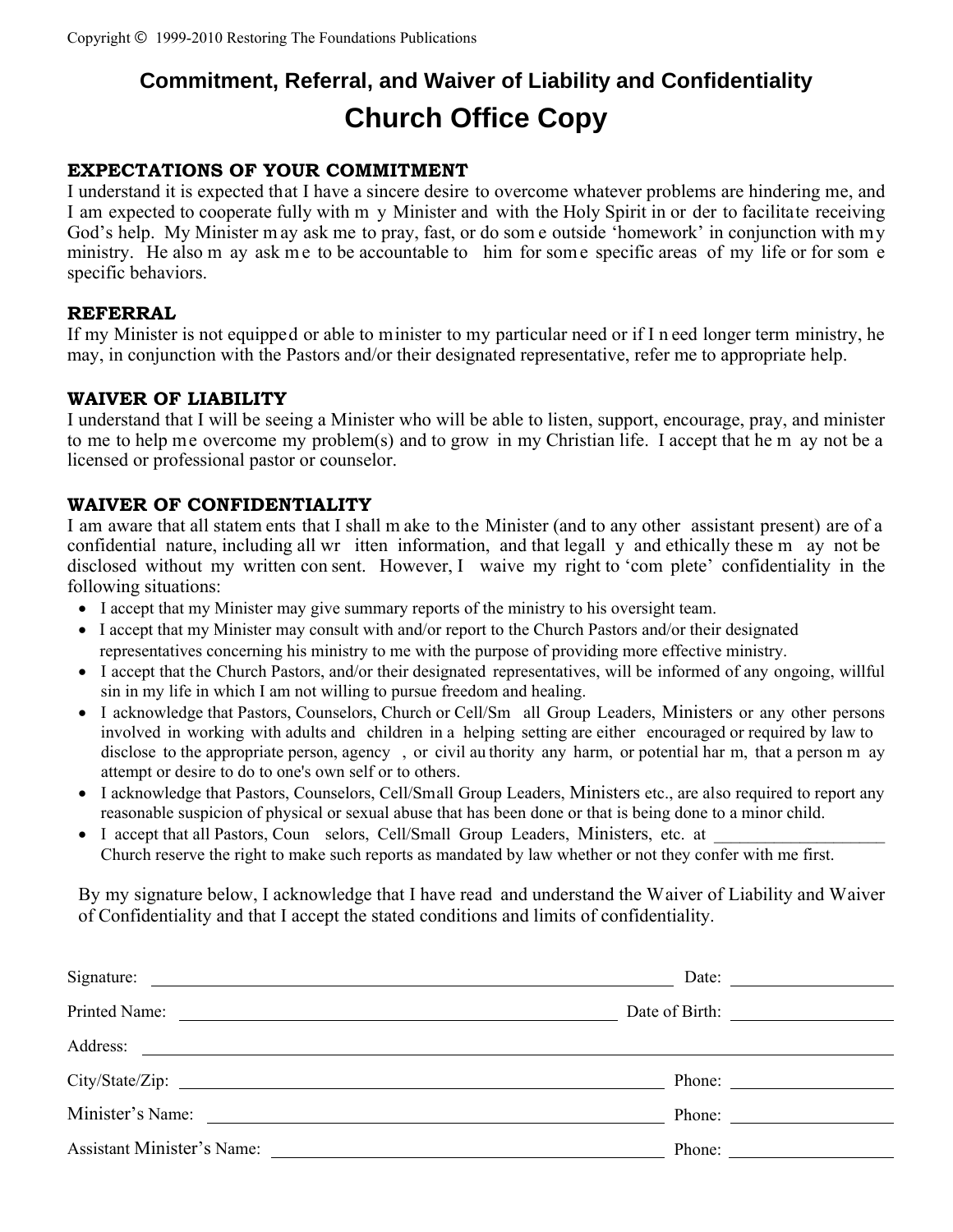# **Commitment, Referral, and Waiver of Liability and Confidentiality Minister Copy**

#### **EXPECTATIONS OF YOUR COMMITMENT**

I understand it is expected that I have a sincere desire to overcome whatever problems are hindering me, and I am expected to cooperate fully with m y Minister and with the Holy Spirit in or der to facilitate receiving God's help. My Minister m ay ask me to pray, fast, or do som e outside 'homework' in conjunction with my ministry. He also m ay ask me to be accountable to him for some specific areas of my life or for some specific behaviors.

#### **REFERRAL**

If my Minister is not equipped or able to minister to my particular need or if I n eed longer term ministry, he may, in conjunction with the Pastors and/or their designated representative, refer me to appropriate help.

#### **WAIVER OF LIABILITY**

I understand that I will be seeing a Minister who will be able to listen, support, encourage, pray, and minister to me to help me overcome my problem(s) and to grow in my Christian life. I accept that he m ay not be a licensed or professional pastor or counselor.

#### **WAIVER OF CONFIDENTIALITY**

I am aware that all statem ents that I shall m ake to the Minister (and to any other assistant present) are of a confidential nature, including all wr itten information, and that legall y and ethically these m ay not be disclosed without my written con sent. However, I waive my right to 'com plete' confidentiality in the following situations:

- I accept that my Minister may give a verbal summary report of the ministry to his oversight person.
- I accept that my Minister may consult with the Church Pastors and/or their designated representatives concerning his ministry to me with the purpose of providing me with more effective ministry.
- I accept that the Church Pastors, and/or their designated representatives, will be informed of any ongoing, willful sin in my life in which I am not willing to pursue freedom and healing.
- I acknowledge that Pastors, Counselors, Church or Cell/Sm all Group Leaders, Ministers or any other persons involved in working with adults and children in a helping setting are either encouraged or required by law to disclose to the appropriate person, agency, or civil au thority any harm, or potential har m, that a person m ay attempt or desire to do to one's own self or to others.
- I acknowledge that Pastors, Counselors, Cell/Small Group Leaders, Ministers etc., are also required to report any reasonable suspicion of physical or sexual abuse that has been done or that is being done to a minor child.
- I accept that all Pastors, Coun selors, Cell/Small Group Leaders, Ministers, etc. at Church reserve the right to make such reports as mandated by law whether or not they confer with me first.

By my signature below, I acknowledge that I have read and understand the Waiver of Liability and Waiver of Confidentiality and that I accept the stated conditions and limits of confidentiality.

| Signature:                        | Date:          |  |
|-----------------------------------|----------------|--|
| Printed Name:                     | Date of Birth: |  |
| Address:                          |                |  |
|                                   | Phone:         |  |
| Minister's Name:                  | Phone:         |  |
| <b>Assistant Minister's Name:</b> | Phone:         |  |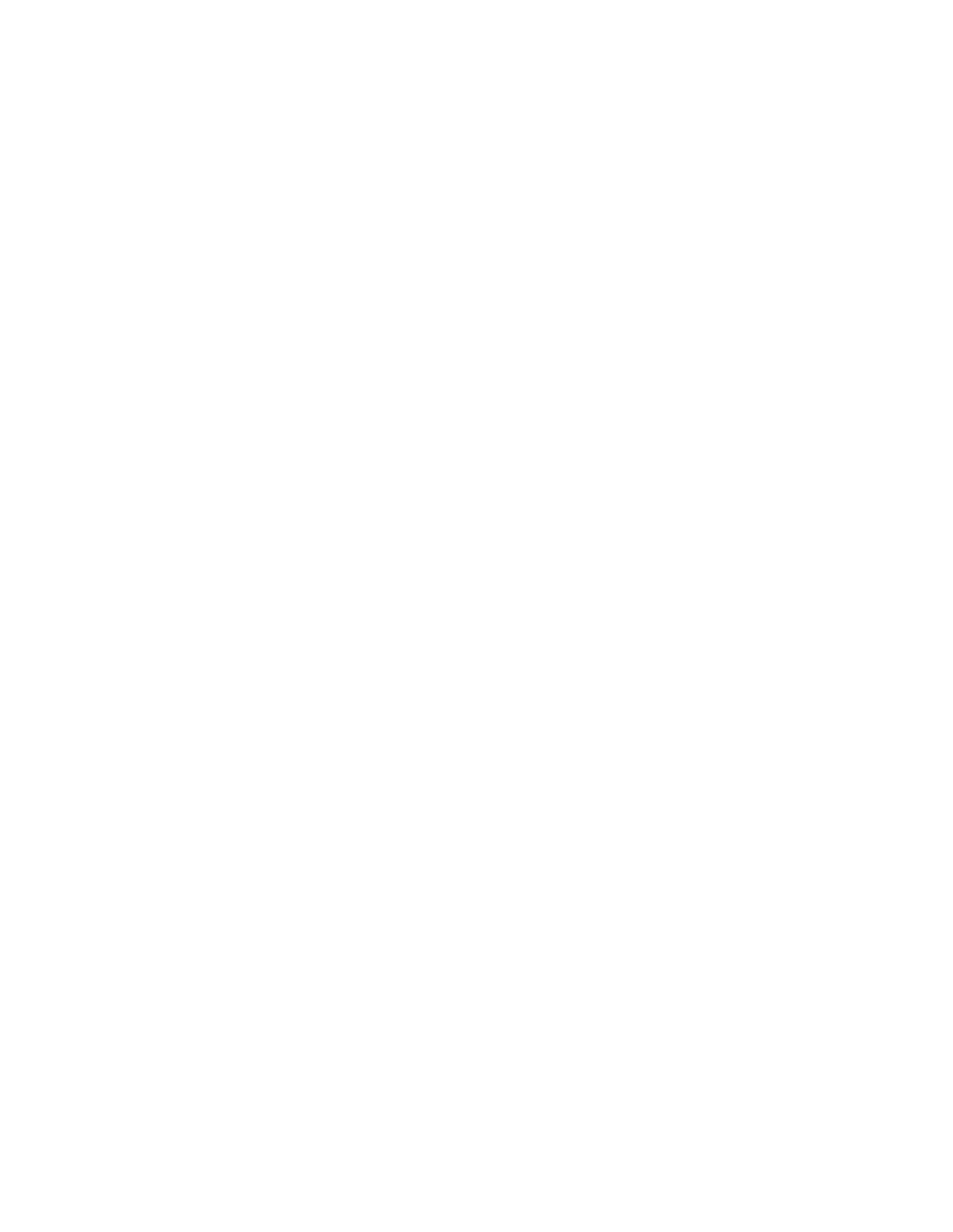# **FAMILY PATTERNS**

*Answer Questions 1-2 as how they strongly relate to your current issue.* 

1. What are some **common negative emotions** in your family line that may or may not be in your life also?  *(example – shame, guilt, fear, rejection, etc.)* 

 $\mathcal{L}_\text{max}$  , and the contribution of the contribution of the contribution of the contribution of the contribution of the contribution of the contribution of the contribution of the contribution of the contribution of t

 $\mathcal{L}_\text{max}$  , and the contribution of the contribution of the contribution of the contribution of the contribution of the contribution of the contribution of the contribution of the contribution of the contribution of t

2. What are some **common negative behaviors** in your family line that may or may not be in your life also?  *(example – religious, rebelliousness, people pleasing, controlling, etc.)* 

 $\mathcal{L}_\text{max}$  , and the contribution of the contribution of the contribution of the contribution of the contribution of the contribution of the contribution of the contribution of the contribution of the contribution of t

 $\mathcal{L}_\text{max}$  , and the contribution of the contribution of the contribution of the contribution of the contribution of the contribution of the contribution of the contribution of the contribution of the contribution of t

# **OPEN DOORS, FAMILY SIN PATTERNS**

*Please identify the sin patterns that your ancestors, and/or you, are involved with that relates to your issue. The 'S' (self) column is for you and the 'A' (ancestors) column is for your parents, grandparents, and/or your great grandparents. Please check ( ) each pattern that applies. Please circle ( ) each pattern that you strongly believe relates directly to your current issue. Please consider these items as honestly as you can.* 

| Examples: $\checkmark$ Failure                                                      | Pride > Strongly Related to My Issue |
|-------------------------------------------------------------------------------------|--------------------------------------|
| Most family members are/were saved g<br>Most family members are not /were not saved |                                      |

| A S |                                     | A | S |                                  | A | -S |                           |
|-----|-------------------------------------|---|---|----------------------------------|---|----|---------------------------|
|     | Abandonment                         |   |   | Demonic Torment                  |   |    | Occult Involvement        |
|     | <b>Abuse Emotional</b>              |   |   | Depression/Grief                 |   |    | Parents/In-Law Issues     |
|     | <b>Abuse Physical</b>               |   |   | Divorce/Separation               |   |    | Perfectionism             |
|     | Abuse Sexual                        |   |   | Drugs, Legal/Illegal             |   |    | Post Traumatic Stress Syn |
|     | Abuse Spiritual                     |   |   | <b>Emotional Abandonment</b>     |   |    | <b>Premarital Issues</b>  |
|     | Abuse Verbal                        |   |   | Failure                          |   |    | Pride                     |
|     | Addictions/Compulsions              |   |   | <b>Family Secrets</b>            |   |    | Rebellion                 |
|     | Anxiety                             |   |   | Favoritism                       |   |    | Rejection                 |
|     | Anorexia/Bulimia                    |   |   | Fears/Anxiety                    |   |    | Religious Issues/Legalism |
|     | Anger/Rage                          |   |   | <b>Financial Issues/Problems</b> |   |    | Sexual Bondage/Issues     |
|     | <b>Bitterness/Criticalness</b>      |   |   | Freemasonry                      |   |    | Shame/Condemnation        |
|     | <b>Bound/Hindered Emotions</b>      |   |   | <b>Gender Identity Confusion</b> |   |    | <b>Sleep Problems</b>     |
|     | <b>Chronic Illness</b>              |   |   | Idolatry                         |   |    | Strife/Division           |
|     | Confusion                           |   |   | <b>Job Related Issues</b>        |   |    | Suicide Thoughts/Attempts |
|     | Communication, Little or Poor       |   |   | Lack of Intimacy                 |   |    | Trauma                    |
|     | <b>Control Issues</b>               |   |   | Legal Issues/Problems            |   |    | Unbelief/Doubt            |
|     | Cult Involvement                    |   |   | Loss                             |   |    | <b>Unfulfilled Lives</b>  |
|     | Cutting                             |   |   | Marriage Issues                  |   |    | <b>Unforgiveness</b>      |
|     | Cyber Sex                           |   |   | Neglect                          |   |    | Unworthiness/Inferiority  |
|     | Death, Premature Death              |   |   | <b>Mental Illness</b>            |   |    | Victimization/Passivity   |
|     | Deception/Lying                     |   |   | New Age/Gothic                   |   |    | Violence                  |
|     | <b>Deceptive Business Practices</b> |   |   | Not Wanted/Outsider              |   |    | Withdrawal                |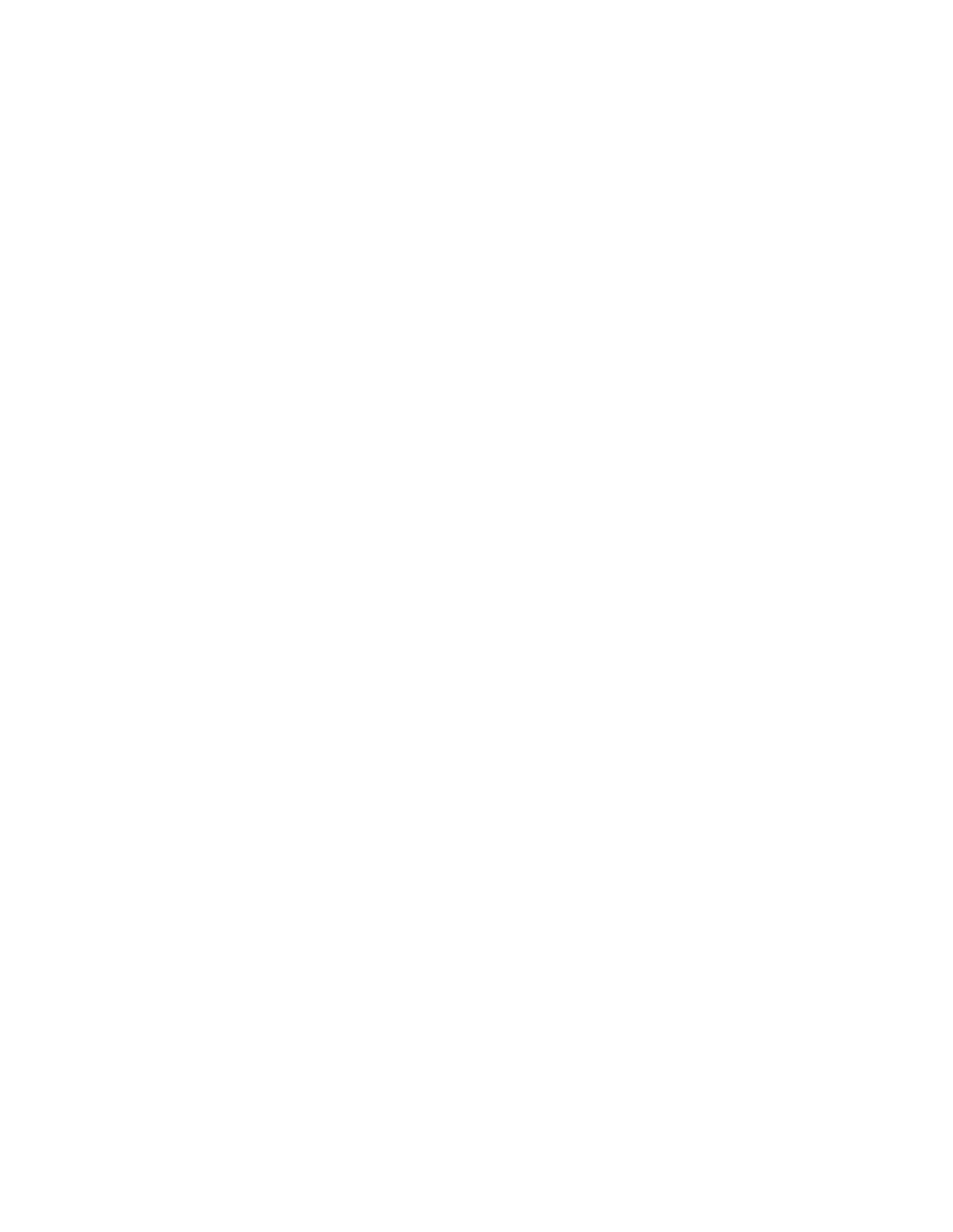# **Ungodly Beliefs about Myself**

*Read the following statements and check (√) the ones that <i>directly relate* to your current issue. (By the *way, all of us have Ungodly Beliefs!* ☺ *)* 

### **Theme: Rejection, Not Belonging**

- 1. I don't belong. I will always be on the outside (left out).
- \_\_\_ 2. My feelings don't count. No one cares what I feel.
- \_\_\_ 3. No one will love me or care about me just for myself.
- \_\_\_ 4. I will always be lonely. The special man (woman) in my life will not be there for me.
- $\frac{5}{2}$

### **Theme: Unworthiness, Guilt, Shame**

- \_\_\_ 1. I am not worthy to receive anything from God.
- 2. I am the problem. When something is wrong, it is my fault.
- \_\_\_ 3. I am a bad person. If you knew the real me, you would reject me.
- 4. If I wear a mask, people won't find out how horrible I am and reject me.
- \_\_\_ 5. I have messed up so badly that I have missed God's best for me.
- $\frac{6}{2}$

#### **Theme: Doing to achieve Self worth, Value, Recognition**

- \_\_\_ 1. I will never get credit for what I do
- \_\_\_ 2. My value is in what I do. I am valuable because I do good to others or because I am "successful."
- \_\_\_ 3. Even when I do or give my best, it is not good enough. I can never meet the standard.
- \_\_\_ 4. God doesn't care if I have a "secret life," as long as I appear to be good. \_\_\_ 5. \_\_\_\_\_\_\_\_\_\_\_\_\_\_\_\_\_\_\_\_\_\_\_\_\_\_\_\_\_\_\_\_\_\_\_\_\_\_\_\_\_\_\_\_\_\_\_\_\_\_\_\_\_\_\_\_\_\_\_\_\_\_\_\_\_\_\_\_\_\_\_\_\_\_\_\_\_\_

### **Theme: Control (to avoid hurt)**

- \_\_\_ 1. I have to plan every day of my life. I have to continually plan/strategize. I can't relax.
- \_\_\_ 2. The perfect life is one in which no conflict is allowed and so there is peace.
- \_\_\_ 3. I can avoid conflict that would risk losing others' approval by being passive and not do anything.
- \_\_\_ 4. The best way to avoid more hurt, rejection, etc., is to isolate myself.
- \_\_\_ 5. \_\_\_\_\_\_\_\_\_\_\_\_\_\_\_\_\_\_\_\_\_\_\_\_\_\_\_\_\_\_\_\_\_\_\_\_\_\_\_\_\_\_\_\_\_\_\_\_\_\_\_\_\_\_\_\_\_\_\_\_\_\_\_\_\_\_\_\_\_\_\_\_\_\_\_\_\_\_

### **Theme: Physical**

- \_\_\_ 1. I am unattractive. God shortchanged me.
- \_\_\_ 2. I am doomed to have certain physical disabilities. They are just part of what I have inherited.
- $\frac{3.}{2}$

### **Theme: Personality Traits**

- \_\_\_ 1. I will always be \_\_\_\_\_\_\_\_\_ (angry, shy, jealous, insecure, fearful, etc.).
- 2. I will never be \_\_\_\_\_\_\_\_\_\_ (likable, lovable, happy, safe, content, etc.).
- $\frac{3.}{2}$

### **Theme: Identity**

- 1. I should have been a boy (girl), then my parents would have valued/loved me more ... etc.
- \_\_\_ 2. Men (women) have it better.
- \_\_\_ 3. I will never be known or appreciated for my real self.
- \_\_\_ 4. I will never really change and be as God wants me to be.
- 5. I am not competent/complete as a man (woman).
- $\bullet$ .

# **Theme: Miscellaneous**

- \_\_\_ 1. I have wasted a lot of time and energy, some of my best years.
- \_\_\_ 2. Turmoil is normal for me.
- \_\_\_ 3. I will always have financial problems.
- $4.$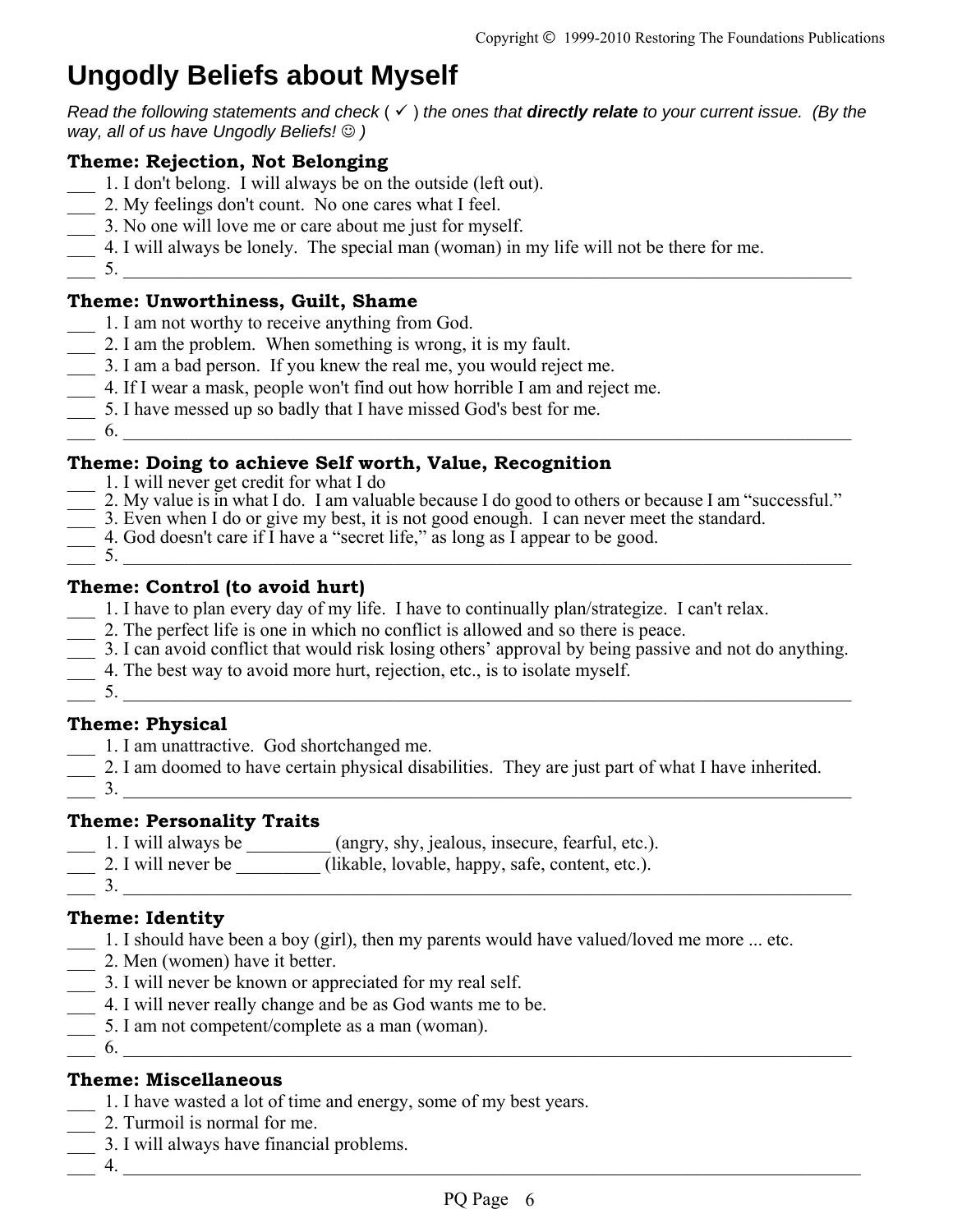# **Ungodly Beliefs about Others**

#### **Theme: Safety/Protection**

- \_\_\_ 1. I must be very guarded about what I say since anything I say may be used against me.
- \_\_\_ 2. I have to guard and hide my emotions and feelings.
- \_\_\_ 3. I cannot give anyone the satisfaction of knowing that they have wounded or hurt me. I'll not be vulnerable, humiliated, or shamed.
- \_\_\_ 4. The best way to survive is to ( \_\_\_avoid, \_\_\_overpower) other people.
- \_\_\_ 5. I will always need to be strong in order to protect and defend myself.
- \_\_\_ 6. It's not safe to submit myself to anyone.
- $\frac{1}{\sqrt{2\pi}}$  ,  $\frac{1}{\sqrt{2\pi}}$  ,  $\frac{1}{\sqrt{2\pi}}$  ,  $\frac{1}{\sqrt{2\pi}}$  ,  $\frac{1}{\sqrt{2\pi}}$  ,  $\frac{1}{\sqrt{2\pi}}$  ,  $\frac{1}{\sqrt{2\pi}}$  ,  $\frac{1}{\sqrt{2\pi}}$  ,  $\frac{1}{\sqrt{2\pi}}$  ,  $\frac{1}{\sqrt{2\pi}}$  ,  $\frac{1}{\sqrt{2\pi}}$  ,  $\frac{1}{\sqrt{2\pi}}$  ,  $\frac{1}{\sqrt{2\pi}}$  ,

#### **Theme: Retaliation**

- \_\_\_ 1. The correct way to respond if someone offends me is to punish them by withdrawing and/or cutting them off.
- \_\_\_ 2. I will make sure that \_\_\_\_\_\_\_\_\_\_ hurts as much as I do!
- $3.$

#### **Theme: Victim**

- \_\_\_ 1. Authority figures will humiliate me and violate me.
- \_\_\_ 2. I will always be used and abused by other people.
- \_\_\_ 3. My value is based totally on others' judgment/perception about me.
- \_\_\_ 4. I am completely under their authority. I have no will or choice of my own.
- \_\_\_ 5. I will not be known, understood, loved, or appreciated for who I am by those close to me.
- \_\_\_ 6. The significant people in my life are not there for me and will not be there for me when I need them.
- $7.$

#### **Theme: Hopelessness/Helplessness**

- $\frac{1}{\sqrt{1-\mu}}$  1. I am out there all alone. If I get into trouble or need help, there is no one to rescue me.
- \_\_\_ 2. I have made such a mess of my life there is no use going on.
- \_\_\_ 3. I am a victim of my circumstances and there is no hope for change.
- \_\_\_ 4. I'm all alone.
- \_\_\_ 5. Something is wrong with me.
- $6.$

#### **Theme: Defective in Relationships**

- \_\_\_ 1. I will never be able to fully give or receive love. I don't know what it is.
- \_\_\_ 2. If I let anyone get close to me, I may get my heart broken again. I can't let myself risk it.
- \_\_\_ 3. If I fail to please you, I won't receive your pleasure and acceptance of me.
- \_\_\_ 4. I must strive (perfectionism) to do whatever is necessary to try to please you.
- \_\_\_ 5. I will never be a priority with those in authority over me.
- \_\_\_ 6. \_\_\_\_\_\_\_\_\_\_\_\_\_\_\_\_\_\_\_\_\_\_\_\_\_\_\_\_\_\_\_\_\_\_\_\_\_\_\_\_\_\_\_\_\_\_\_\_\_\_\_\_\_\_\_\_\_\_\_\_\_\_\_\_\_\_\_\_\_\_\_\_\_\_\_\_\_\_

### **Theme: God**

- \_\_\_ 1. God loves other people more than He loves me.
- \_\_\_ 2. God only values me for what I do. My life is just a means to an end.
- \_\_\_ 3. No matter how much I try, I'll never be able to do enough nor do it well enough to please God.
- \_\_\_ 4. God is judging me when I relax. I have to stay busy about His work or He will punish me.
- 5. God has let me down before. He may do it again. I can't trust Him or feel secure with Him.
- $\_\_$  6.  $\_\_$
- **7**.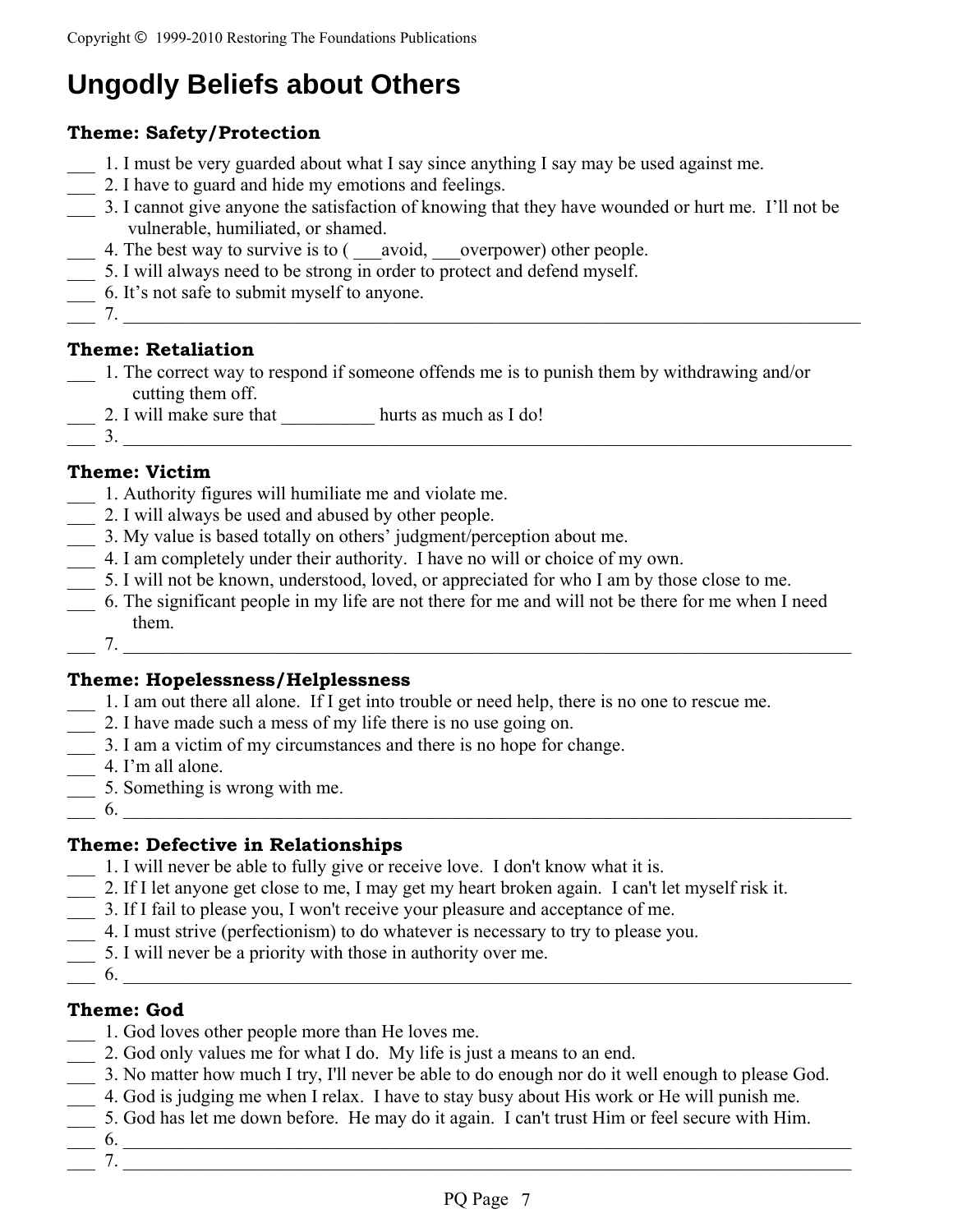# **FINAL COMMENTS**

Please share anything else that you feel would help your Minister better understand you and your current issue.

# **MINISTER'S NOTES**

Please contact RTF Resources to obtain additional copies of this Personal Questionnaire, or other resources. 828-696-9075, Resources@RestoringTheFoundations.org.